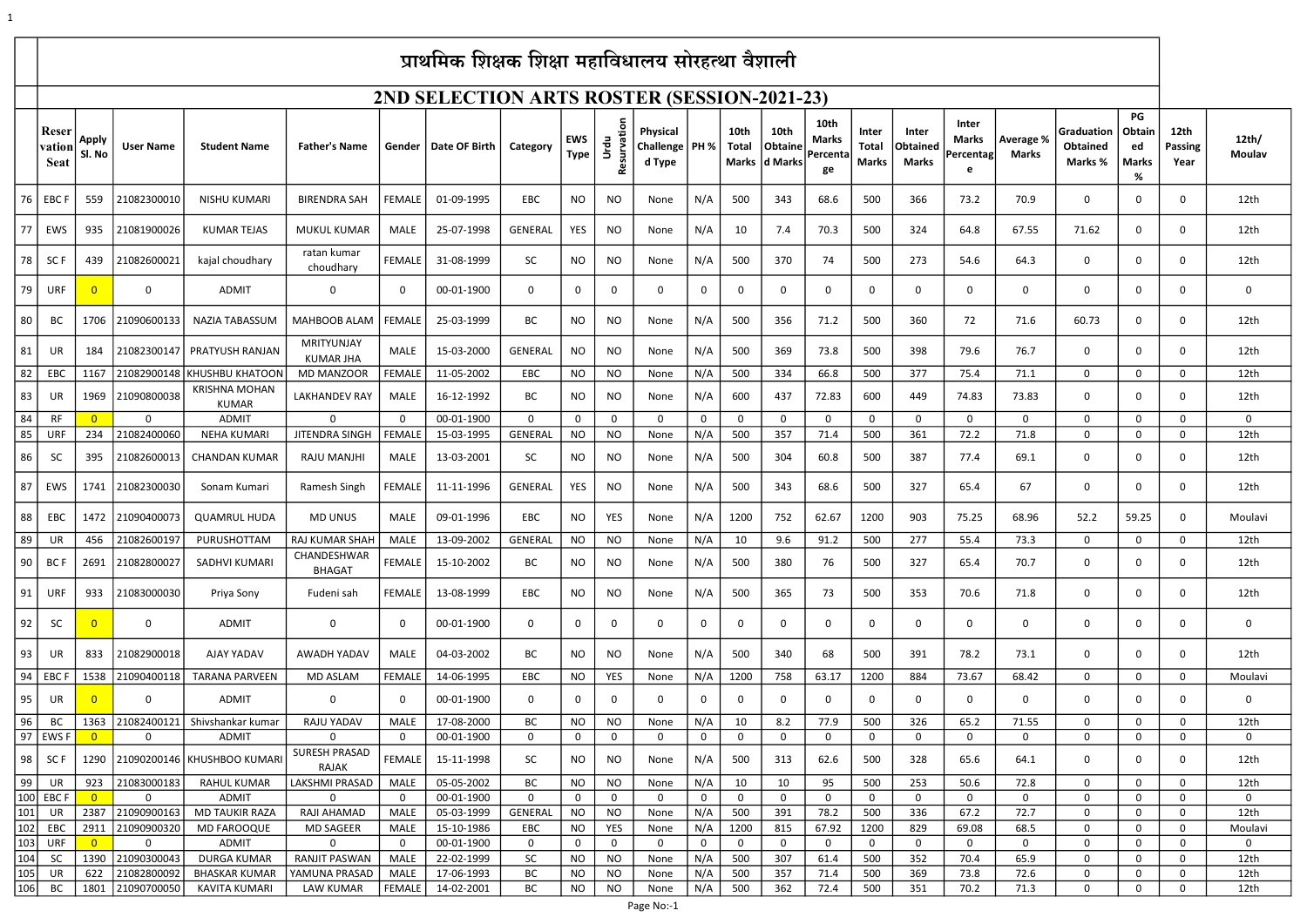## $y_{\text{max}}$  and  $y_{\text{max}}$  and  $y_{\text{max}}$  in the functional relation  $\theta$

|                   | प्राथमिक शिक्षक शिक्षा महाविधालय सोरहत्था वैशाली |                                  |                            |                                           |                                      |                            |                          |                |                            |                             |                                               |                            |                      |                                         |                                 |                                |                              |                                  |                                  |                                          |                                                |                                |                            |
|-------------------|--------------------------------------------------|----------------------------------|----------------------------|-------------------------------------------|--------------------------------------|----------------------------|--------------------------|----------------|----------------------------|-----------------------------|-----------------------------------------------|----------------------------|----------------------|-----------------------------------------|---------------------------------|--------------------------------|------------------------------|----------------------------------|----------------------------------|------------------------------------------|------------------------------------------------|--------------------------------|----------------------------|
|                   | 2ND SELECTION ARTS ROSTER (SESSION-2021-23)      |                                  |                            |                                           |                                      |                            |                          |                |                            |                             |                                               |                            |                      |                                         |                                 |                                |                              |                                  |                                  |                                          |                                                |                                |                            |
|                   | Reser<br>vation<br><b>Seat</b>                   | <b>Apply</b><br>Sl. No           | <b>User Name</b>           | <b>Student Name</b>                       | <b>Father's Name</b>                 |                            | Gender   Date OF Birth   | Category       | <b>EWS</b><br><b>Type</b>  | Resurvation<br>Urdu         | <b>Physical</b><br>Challenge   PH %<br>d Type |                            | 10th<br><b>Total</b> | <b>10th</b><br>Obtaine<br>Marks d Marks | 10th<br>Marks<br>Percenta<br>ge | Inter<br>Total<br><b>Marks</b> | Inter<br>Obtained<br>Marks   | Inter<br>Marks<br>Percentag<br>e | <b>Average %</b><br><b>Marks</b> | Graduation<br><b>Obtained</b><br>Marks % | PG<br><b>Obtain</b><br>ed<br><b>Marks</b><br>% | 12th<br><b>Passing</b><br>Year | 12th/<br><b>Moulav</b>     |
| 107               | EWS                                              | 1868                             | 21090600113                | <b>SWATI PRIYA</b>                        | AJAY KUMAR                           | <b>FEMALE</b>              | 30-12-2000               | <b>GENERAL</b> | <b>YES</b>                 | <b>NO</b>                   | None                                          | N/A                        | 500                  | 305                                     | 61                              | 500                            | 359                          | 71.8                             | 66.4                             | $\Omega$                                 | $\Omega$                                       | $\mathbf 0$                    | 12th                       |
| 108               | <b>EBCF</b>                                      | 2300                             | 21090900051                | SHAHIN PARWEEN   MD ZAFAR HUSAIN   FEMALE |                                      |                            | 07-03-1992               | EBC            | <b>NO</b>                  | <b>YES</b>                  | Ortho<br>Impairme                             | 40                         | 1200                 | 767                                     | 63.92                           | 1200                           | 860                          | 71.67                            | 67.8                             | 0                                        | 0                                              | $\mathbf 0$                    | Moulavi                    |
| 109               | URF                                              | $\overline{0}$                   | $\mathbf 0$                | <b>ADMIT</b>                              | $\Omega$                             | $\mathbf 0$                | 00-01-1900               | 0              | $\mathbf 0$                | 0                           | $\mathbf 0$                                   |                            | 0                    | $\mathbf{0}$                            | <sup>n</sup>                    | $\Omega$                       | $\mathbf 0$                  | $\mathbf{0}$                     | 0                                | $\Omega$                                 | $\Omega$                                       | $\mathbf 0$                    | 0                          |
| 110               | SC <sub>F</sub>                                  | 136                              | 21082000031                | ANJULI KUMARI                             | SHTRUDHAN<br><b>BAITHA</b>           | <b>FEMALE</b>              | 10-07-2001               | <b>SC</b>      | <b>NO</b>                  | <b>NO</b>                   | None                                          | N/A                        | 500                  | 275                                     | 55                              | 500                            | 363                          | 72.6                             | 63.8                             | $\Omega$                                 | $\Omega$                                       | $\mathbf 0$                    | 12th                       |
| 111               | UR                                               | 2868                             | 21091000140                | <b>SONU KUMAR</b>                         | <b>JAGARNATH</b>                     | MALE                       | 16-06-1999               | BC             | <b>NO</b>                  | <b>NO</b>                   | None                                          | N/A                        | 10                   | 9.2                                     | 87.4                            | 500                            | 289                          | 57.8                             | 72.6                             | $\mathbf{0}$                             | $\Omega$                                       | $\mathbf 0$                    | 12th                       |
| 112               | BC F                                             | 1207                             | 21090200023                | ANUSHKA KUMARI                            | ANIL KUMAR                           | FEMALE                     | 26-01-2000               | BC             | NO                         | NO                          | None                                          | N/A                        | 500                  | 340                                     | 68                              | 500                            | 364                          | 72.8                             | 70.4                             | 75.25                                    | 0                                              | $\mathbf 0$                    | 12th                       |
| 113               | UR                                               | 2338                             | 21090800224                | <b>MAHESH KUMAR</b>                       | <b>HARIKISHOR</b>                    | MALE                       | 07-01-2003               | BC             | <b>NO</b>                  | <b>NO</b>                   | None                                          | N/A                        | 500                  | 334                                     | 66.8                            | 500                            | 392                          | 78.4                             | 72.6                             | $\Omega$                                 | $\Omega$                                       | $\mathbf 0$                    | 12th                       |
| 114               | EBC                                              | $\overline{0}$                   | $\mathbf 0$                | <b>ADMIT</b>                              | $\Omega$                             | $\mathbf 0$                | 00-01-1900               | 0              | $\mathbf 0$                | $\mathbf 0$                 | $\mathbf 0$                                   | 0                          | $\mathbf 0$          | $\mathbf 0$                             | $\Omega$                        | $\mathbf 0$                    | $\mathbf{0}$                 | $\mathbf{0}$                     | $\mathbf 0$                      | $\mathbf{0}$                             | $\mathbf 0$                                    | $\mathbf 0$                    | 0                          |
| 115               | URF                                              | 920                              | 21083000180                | ASMITA KUMARI                             | <b>SUBODH KUMAR</b><br><b>PATHAK</b> | <b>FEMALE</b>              | 01-05-2002               | GENERAL        | <b>NO</b>                  | <b>NO</b>                   | None                                          | N/A                        | 500                  | 313                                     | 62.6                            | 500                            | 404                          | 80.8                             | 71.7                             | $\Omega$                                 | $\Omega$                                       | $\mathbf 0$                    | 12th                       |
| 116               | <b>SC</b>                                        | 2796                             | 21090900008                | SURUCHI KUMARI                            | NIMRISHI RAM                         | <b>FEMALE</b>              | 03-05-2003               | <b>SC</b>      | <b>NO</b>                  | <b>NO</b>                   | None                                          | N/A                        | 500                  | 277                                     | 55.4                            | 500                            | 381                          | 76.2                             | 65.8                             | $\Omega$                                 | $\Omega$                                       | $\Omega$                       | 12th                       |
| 117               | EWS                                              | 1851                             | 21081900038                | <b>ILLA KUMARI</b>                        | Rajendra Prasad<br><b>DINA NATH</b>  | <b>FEMALE</b>              | 05-05-1989               | <b>GENERAL</b> | <b>YES</b>                 | <b>NO</b>                   | None                                          | N/A                        | 500                  | 306                                     | 61.2                            | 500                            | 356                          | 71.2                             | 66.2                             | $\mathbf 0$                              | 0                                              | $\mathbf 0$                    | 12th                       |
| 118               | RF                                               | 930                              | 21083000194                | NIBHA KUMARI                              | PANDIT                               | <b>FEMALE</b>              | 16-04-2003               | <b>EBC</b>     | <b>NO</b>                  | <b>NO</b>                   | None                                          | N/A                        | 500                  | 300                                     | 60                              | 500                            | 409                          | 81.8                             | 70.9                             | 0                                        | $\Omega$                                       | 0                              | 12th                       |
| 119               | ST                                               | $\overline{0}$                   | $\mathbf 0$                | <b>ADMIT</b>                              | 0                                    | $\mathbf 0$                | 00-01-1900               | 0              | 0                          | $\mathbf 0$                 | 0                                             | 0                          | n                    | $\mathbf{0}$                            |                                 | $\mathbf 0$                    | $\Omega$                     | $\Omega$                         | $\Omega$                         | $\Omega$                                 | $\Omega$                                       | 0                              | $\mathbf{0}$               |
| 120               | EBC                                              | 2830                             | 21091000101                | <b>ABU TALHA</b>                          | <b>NASIM AHMAD</b>                   | <b>MALE</b>                | 03-01-1994               | EBC            | <b>NO</b>                  | YES                         | None                                          | N/A                        | 1200                 | 737                                     | 61.42                           | 1200                           | 898                          | 74.83                            | 68.13                            | $\Omega$                                 | $\Omega$                                       | $\mathbf 0$                    | Moulavi                    |
| 121               | URF                                              |                                  | 2972 21091000272           | ZEBA YASMIN                               | MD SHAMIM                            | FEMALE                     | 01-12-1994               | GENERAL        | <b>NO</b>                  | YES                         | None                                          | N/A                        | 1200                 | 736                                     | 61.33                           | 1200                           | 889                          | 74.08                            | 67.71                            | $\mathbf 0$                              | 0                                              | $\mathbf 0$                    | Moulavi                    |
| 122               | BC                                               |                                  | 2515 21090800080           | SHASHI RANJAN<br><b>KUMAR</b>             | <b>LALAN KUMAR</b>                   | MALE                       | 15-08-2002               | BC             | <b>NO</b>                  | <b>NO</b>                   | None                                          | N/A                        | 500                  | 346                                     | 69.2                            | 500                            | 365                          | 73                               | 71.1                             | $\mathbf 0$                              | $\Omega$                                       | $\mathbf 0$                    | 12th                       |
| 123               | UR                                               |                                  | 2169 21090300126           | <b>SUNIL KUMAR</b>                        | SANJAY MAHTO                         | MALE                       | 16-08-2002               | <b>EBC</b>     | <b>NO</b>                  | <b>NO</b>                   | None                                          | N/A                        | 500                  | 350                                     | 70                              | 500                            | 375                          | 75                               | 72.5                             | $\mathbf{0}$                             |                                                | $\mathbf 0$                    | 12th                       |
| 124               | SC F                                             | $\overline{0}$                   | $\mathbf 0$                | <b>ADMIT</b>                              | $\mathbf 0$                          | $\mathbf 0$                | 00-01-1900               | 0              | $\mathbf 0$                | $\mathbf{0}$                | $\mathbf 0$                                   | 0                          | 0                    | $\mathbf{0}$                            | $\Omega$                        | $\mathbf{0}$                   | $\mathbf{0}$                 | $\mathbf{0}$                     | $\mathbf{0}$                     | $\mathbf 0$                              | 0                                              | $\mathbf 0$                    | 0                          |
| 125               | UR                                               | 3032                             | 21091000186                | <b>SUNIL KUMAR</b>                        | <b>SANJAY MAHTO</b>                  | <b>MALE</b>                | 16-08-2002               | EBC            | <b>NO</b>                  | <b>NO</b>                   | None                                          | N/A                        | 500                  | 350                                     | 70                              | 500                            | 375                          | 75                               | 72.5                             | $\mathbf{0}$                             | $\mathbf{0}$                                   | $\mathbf 0$                    | 12th                       |
| <b>126</b><br>127 | <b>EBCF</b><br><b>EWSF</b>                       | $\overline{0}$<br>$\overline{0}$ | $\mathbf 0$<br>$\mathbf 0$ | <b>ADMIT</b><br><b>ADMIT</b>              | $\mathbf{0}$<br>$\mathbf 0$          | $\mathbf 0$<br>$\mathbf 0$ | 00-01-1900<br>00-01-1900 | 0<br>0         | $\mathbf 0$<br>$\mathbf 0$ | $\mathbf 0$<br>$\mathbf{0}$ | $\mathbf 0$<br>$\mathbf 0$                    | $\mathbf 0$<br>$\mathbf 0$ | 0<br>$\mathbf 0$     | $\mathbf{0}$<br>$\mathbf 0$             | $\Omega$<br>0                   | $\mathbf{0}$<br>$\mathbf 0$    | $\mathbf{0}$<br>$\mathbf{0}$ | 0<br>$\mathbf{0}$                | $\mathbf{0}$<br>$\mathbf{0}$     | $\Omega$<br>$\mathbf{0}$                 | $\mathbf{0}$<br>$\Omega$                       | $\Omega$<br>$\mathbf 0$        | $\mathbf 0$<br>$\mathbf 0$ |
| 128               | <b>SC</b>                                        | 144                              |                            | 21082300070   KHUSHBOO KUMARI             | MUKESH KUMAR                         | <b>I FEMALE</b>            | 13-09-2001               | <b>SC</b>      | <b>NO</b>                  | <b>NO</b>                   | None                                          | N/A                        | 500                  | 300                                     | 60                              | 500                            | 349                          | 69.8                             | 64.9                             | $\mathbf 0$                              | $\mathbf 0$                                    | $\mathbf 0$                    | 12th                       |
| 129               | UR                                               | 174                              | 21082300100                | <b>SONU KUMAR</b>                         | RAMKISHUN                            | <b>MALE</b>                | 04-04-2002               | EBC            | <b>NO</b>                  | <b>NO</b>                   | None                                          | N/A                        | 500                  | 335                                     | 67                              | 500                            | 387                          | 77.4                             | 72.2                             | $\mathbf{0}$                             | $\mathbf{0}$                                   | $\mathbf 0$                    | 12th                       |
| 130               | BC                                               | $\overline{0}$                   | $\overline{0}$             | <b>ADMIT</b>                              | $\mathbf 0$                          | $\overline{0}$             | 00-01-1900               | 0              | $\mathbf 0$                | $\mathbf{0}$                | 0                                             | 0                          | 0                    | $\mathbf{0}$                            | $\Omega$                        | $\mathbf 0$                    | $\mathbf{0}$                 | $\mathbf{0}$                     | $\mathbf 0$                      | $\mathbf{0}$                             | 0                                              | $\mathbf 0$                    | $\mathbf 0$                |
| 131               | UR                                               | 76                               |                            | 21082100013 ANURADHA KUMAR                | LAL BABU SAH                         | <b>FEMALE</b>              | 08-10-2002               | BC             | <b>NO</b>                  | <b>NO</b>                   | None                                          | N/A                        | 500                  | 370                                     | 74                              | 500                            | 351                          | 70.2                             | 72.1                             | $\mathbf{0}$                             | 0                                              | $\mathbf 0$                    | 12th                       |
| 132               | EBC                                              | 1087                             | 21082900145                | SAIYDUZZAMAN                              | <b>MD</b>                            | MALE                       | 12-01-1999               | EBC            | <b>NO</b>                  | YES                         | None                                          | N/A                        | 1200                 | 763                                     | 63.58                           | 1200                           | 863                          | 71.92                            | 67.75                            | $\Omega$                                 | $\mathbf{0}$                                   | $\mathbf 0$                    | Moulavi                    |
| 133               | URF                                              | $\overline{0}$                   | 0                          | <b>ADMIT</b>                              | $\mathbf 0$                          | $\mathbf{0}$               | 00-01-1900               | 0              | $\mathbf 0$                | $\mathbf 0$                 | $\mathbf 0$                                   | 0                          | 0                    | $\mathbf{0}$                            | 0                               | 0                              | $\mathbf{0}$                 | $\mathbf 0$                      | $\mathbf 0$                      | $\mathbf{0}$                             | 0                                              | $\mathbf 0$                    | $\mathbf 0$                |
| 134               | <b>SC</b>                                        | 1681                             | 21082800057                | SANDHYA KUMARI                            | LATE. AKHILESH<br><b>KUMAR ALAKH</b> | <b>FEMALE</b>              | 31-10-1996               | SC             | <b>NO</b>                  | <b>NO</b>                   | None                                          | N/A                        | 10                   | 7.2                                     | 68.4                            | 500                            | 306                          | 61.2                             | 64.8                             | $\mathbf 0$                              | $\mathbf 0$                                    | $\mathbf 0$                    | 12th                       |